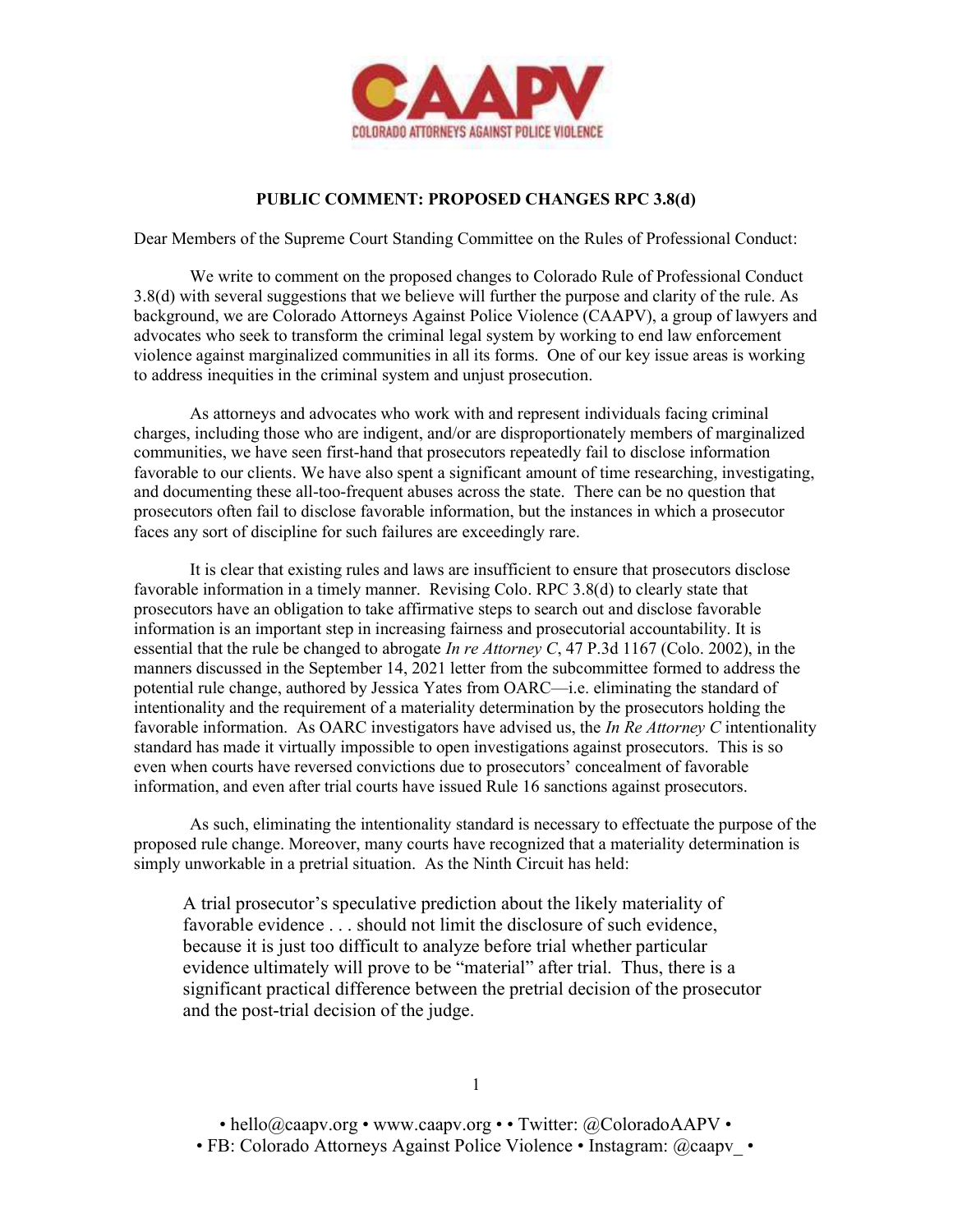

United States v. Olsen, 704 F.3d 1172, 1183 (9th Cir. 2013) (quotation marks omitted); see also United States v. Naegele, 468 F. Supp. 2d 150, 153 (D.D.C. 2007) (expressing the view "that the post-trial 'materiality' standard is irrelevant to pretrial and in-trial Brady decisions to be made by prosecutors and trial judges" (quoting United States v. Safavian, 233 F.R.D. 205, 206-07 (D.D.C. 2006)); United States v. Acosta, 357 F. Supp. 2d 1228, 1232 (D. Nev. 2005) ("[T]he government urges  $Brady$ 's materiality standard is the limit of the duty to disclose. This court cannot agree.... Brady's concern whether a constitutional violation occurred after trial is a different question than whether *Brady* is the full extent of the prosecutor's duty to disclose pretrial."); United States v. Safavian, 233 F.R.D. 12, 16 (D.D.C. 2005) ("The prosecutor cannot be permitted to look at the case pretrial through the end of the telescope an appellate court would use post-trial."); United States v. Carter, 313 F. Supp. 2d 921, 925 (E.D. Wis. 2004) ("[I]n the pretrial context, the court should require disclosure of favorable evidence under *Brady* and *Giglio* without attempting to analyze its 'materiality' at trial. The judge cannot know what possible effect certain evidence will have on a trial not yet held."); United States v. Sudikoff, 36 F. Supp. 2d 1196, 1198-99 (C.D. Cal. 1999) (determining that Brady materiality standard "is only appropriate, and thus applicable, in the context of appellate review"); see generally Alex Kozinski, Criminal Law 2.0, 44 Geo. L.J. Ann. Rev. of Crim. Proc. iii, viii-ix (2015) ("This puts prosecutors in the position of deciding whether tidbits that could be helpful to the defense are significant enough that a reviewing court will find it to be material, which runs contrary to the philosophy of the Brady/Giglio line of cases and increases the risk that highly exculpatory evidence will be suppressed.").

While we are in agreement with the goals of the proposed rule change, we are concerned that certain language in the rule and comment will undermine these goals. First, the last sentence of the revised rule is important in imposing an affirmative obligation on prosecutors to seek out information in the possession of other agencies. The rule should make clear, however, that a prosecutor does not fulfill this obligation simply by sending out a generic request to investigating agencies. The last sentence of the revised comment 3 appears to do the opposite. Allowing a prosecutor to fulfill their obligation to "make diligent efforts to obtain information" merely by submitting an "inquiry" is at odds with the language of the rule, the rule's intent, and with existing case law. See People v. District Court, 793 P.2d 163, 167 (Colo. 1990) (holding that it is "incumbent upon the prosecutor to promulgate and enforce rigorous and systematic procedures designed to preserve all discoverable evidence gathered in the course of a criminal investigation"). Thus, the rule should make clear that a prosecutor's failure to comply is not excused by another agency's failure to provide information.

Second, the last sentence of the proposed rule should be changed to reflect that if an agency refuses to produce information, the prosecutor must alert not only the defense, but also the court overseeing the case. The burden should not fall on the defense to take steps to produce information that ethical and procedural rules as well as the Federal and State Constitutions require the prosecution to produce.

Third, we suggest removing the sentence in the comment reading: "However, a finding of a violation of paragraph (d) should not itself be the basis for relief in a criminal case." The Rules of

• hello@caapv.org • www.caapv.org • • Twitter: @ColoradoAAPV •

• FB: Colorado Attorneys Against Police Violence • Instagram: @caapv •